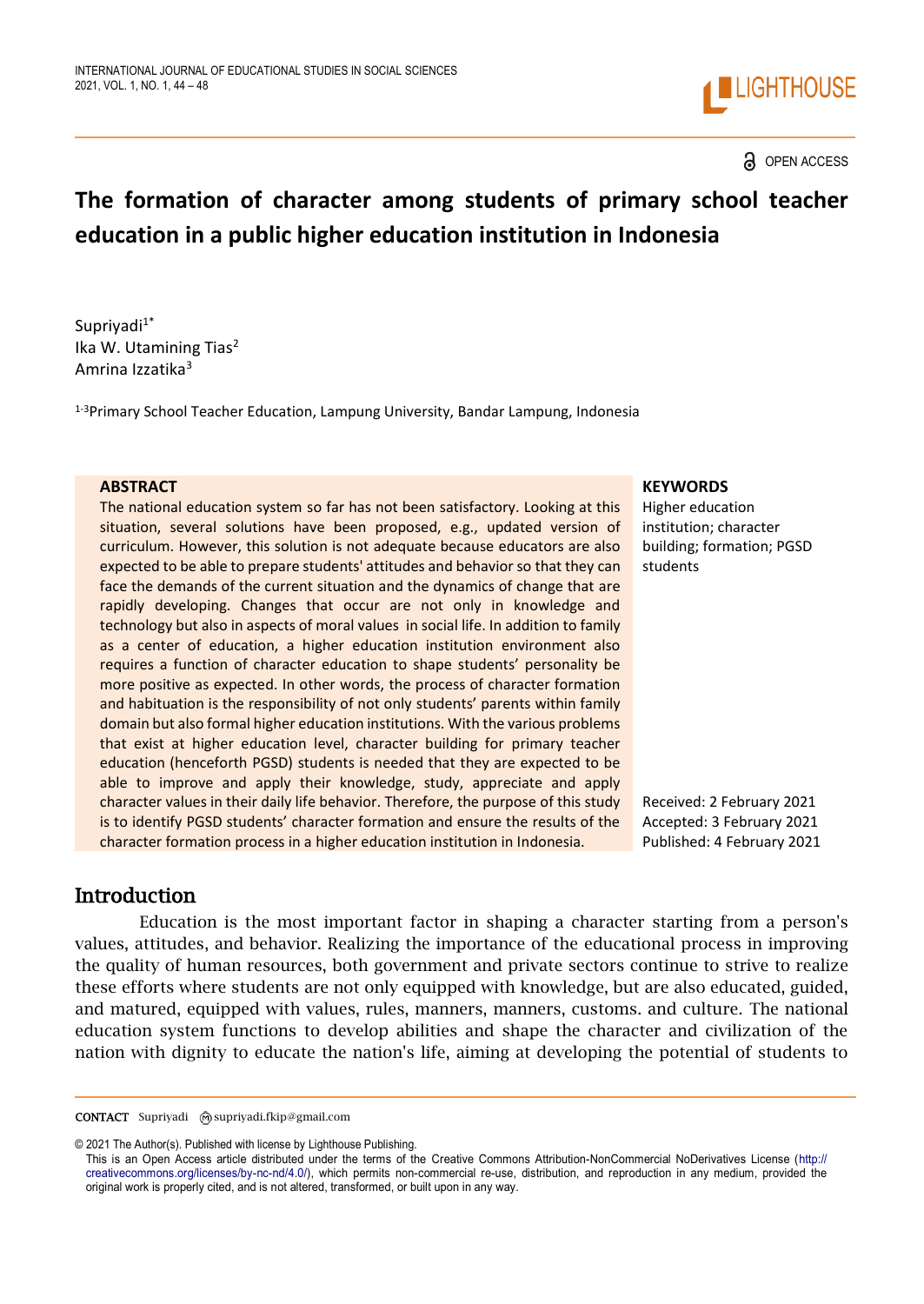become human beings who believe and have devotion to God Almighty, have a noble character, are healthy, knowledgeable, competent, creative, independent and be a responsible citizen.

National education is the basis for the development of cultural education and the nation's character environment which aims to develop abilities and shape characters and build students' mindsets, attitudes and behavior. The process of character formation and habituation is the responsibility of not only parents within family domain but also formal higher education institutions. With the various problems that exist at higher education institutions, character building for students of primary teacher education (henceforth) PGSD is needed that they are expected to be able to improve and apply their knowledge, study, appreciate and apply character values in their daily life behavior in the future. Therefore, the purpose of this research is to identify students' character formation and ensure the results of the character formation process in a public higher education institution in Indonesia.

Character education teaches habits of thinking and behavior that help individuals to live and work together as a family, community, and state and help them to make responsible decisions. Character building in this country is a manifestation of the implementation of the basic mandate of Pancasila and the Preamble of the 1945 Constitution of the Republic of Indonesia. Based on this mandate, citizens should be able to respond and improve the reality of national problems that are currently developing, including ethical values in the life of the nation and the state, an awareness that is starting to fade towards the values of the nation's culture, the threat of national disintegration, and faith and piety, personality, noble character, and independence. Therefore, educational institutions, including tertiary institutions, have a strategic role in building students' character that they become a superior, noble, and generation of the nation with characters.

The World Declaration on Higher Education of the Twenty-First Century, Vision and Action by UNESCO emphasized that the vision and core value of higher education is to contribute to sustainable development and development of society as a whole. In that context, one of the visions and functions of higher education is to educate students to meet the needs of all sectors of human activity, to instill professionalism and personality through a combination of knowledge with courses that are continuously evaluated and developed, to answer the various needs of today's society and the future.

According to Istiningsih [\(2018\)](#page-4-0), the formation of national character in schools aims to develop the ability of students to make good and bad decisions, maintain what is good, and realize that goodness in daily life wholeheartedly. Although there are a large number of character-building values, for the sake of shaping the character of the nation at this time it is based on the values that have been identified. According to the Ministry of National Education [\(2011\)](#page-4-1), 18 character values that have been identified need to be instilled in students in terms of Religion, Pancasila, Culture, and National Education Goals. The eighteen values are: 1) religious, 2) honest, 3) tolerance, 4) discipline, 5) hard work, 6) creative, 7) independent, 8) democratic, 9) curiosity, 10) spirit of nationality, 11) love the country, 12) respect achievement, 13) friendly/communicative, 14) love peace, 15) love to read, 16) care about the environment, 17) care socially, 18) responsibility.

## Research Methods

#### Research design

This research adopted a quantitative design with an exploratory-descriptive type of research, namely the collection of complete information and data to describe exploratively about the character building of students in a public higher education institution. Arikunto [\(2014\)](#page-4-2) argues that descriptive research is a research method that aims to describe something, for example circumstances, conditions, situations, events and activities. Descriptive research has the characteristic of describing something based on actual conditions, without any action or behavior that can affect it. The existing conditions are described in the absence of regulated conditions or outside influences. This research is exploratory in nature. According to Arikunto  $(2014)$ , exploratory research is a research that tries to explore the causes of something happening. Exploratory research also tries to dig up new knowledge to find out a problem that is or may occur. Therefore, this study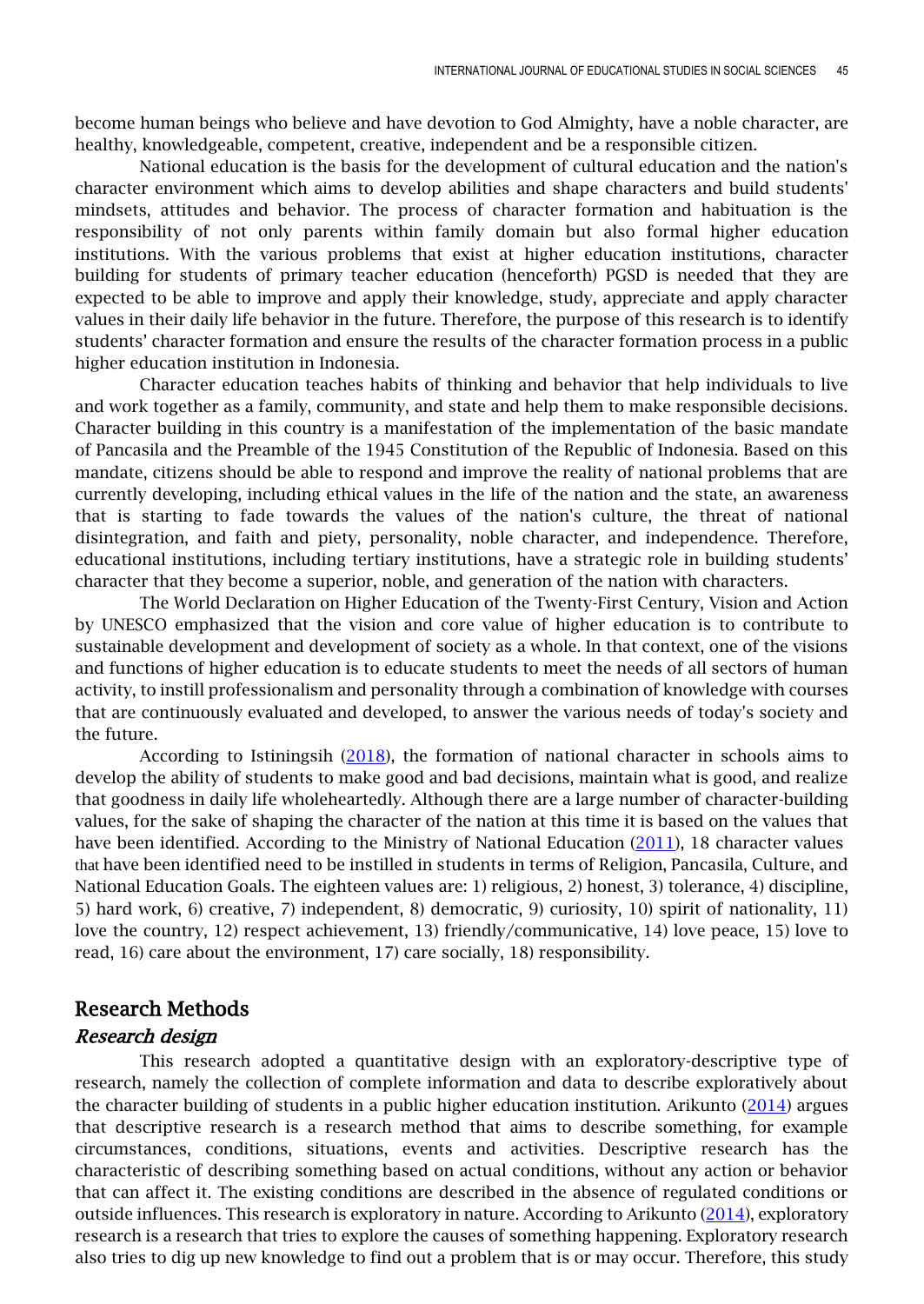was aimed at exploring information, describing, and finding out the character formation of students and ensure the results of character formation process. The variables of this study were 18 types of characters, namely: religious, honest, tolerant, disciplined, hard working, creative, independent, democratic, curiosity, national spirit, love of the country, respect for achievement, communicative, peace-loving, fond of reading, caring for the environment, caring socially, and being responsible.

#### Population and research participants

Population is the whole of the object/subject to be studied. Sugiyono [\(2016\)](#page-4-3) states that population is a generalization area consisting of objects/subjects that have certain qualities and characteristics that are determined by researchers to be studied. The population in this study were students in semester II and VI of the PGSD Study Program of a public university in Lampung province. The number of students in semester II was 95 and semester VI were 95.

The research sample is part of the study population. The research sample is part of the number and characteristics of the population. The research sample must be truly representative, meaning that it can describe the actual situation of the population. The technique used in this research was saturated sampling, so all members of the population are sampled. This is done when the population is relatively small (Sugiyono, [2016\)](#page-4-3).

#### **Instruments**

A set of instruments was employed for data collection including observation, which can be defined as a technique of collecting data through direct observation or field observation and systematic recording of the phenomena being investigated, and questionnaire through questions or written statements addressed to research respondents to respond to (Sugiyono, [2016\)](#page-4-3).

The collected data were in the form of perceptions, knowledge, learning experiences, and practices about the noble values of character that are embedded in each individual student. This questionnaire was created using a Likert model which had four possible answers, which was even numbered. This was intended to avoid the tendency of respondents to be hesitant and not have clear answers. The variables to be measured were translated into a variable indicator using a Likert scale. Then the indicators were used as benchmarks for arranging instrument items which could be in the form of questions or statements.

| Form of answer choices | Score |
|------------------------|-------|
| Always                 |       |
| Often                  |       |
| Rarely                 |       |
| Never                  |       |

| <b>Table 1.</b> Questionnaire answer assessment score |
|-------------------------------------------------------|
|-------------------------------------------------------|

Before the research instrument was used to obtain research data from the sample, validity and reliability testing of the instrument was done. The instrument was tested among members of the population, because this study used total sampling. Respondents who were determined in the validity and reliability tests of the instrument were 30 students. The validity test was undertaken through a Product Moment Correlation formula proposed by Pearson (as cited in Muncarno, [2015\)](#page-4-4) with the following formula:

$$
r_{xy}=\frac{N\sum XY-(\sum X)(\sum Y)}{\sqrt{\{N\Sigma X^2-(\Sigma X)^2\}\cdot\{N\Sigma Y^2-(\Sigma Y)^2\}}}
$$

Note:

 $r_{\rm sw}$  = The coefficient between the variables X and Y  $N =$  Number of samples  $X =$  Item score  $Y = Total score$ Distribution/ $r_{\text{table}}$  for  $\alpha = 0.05$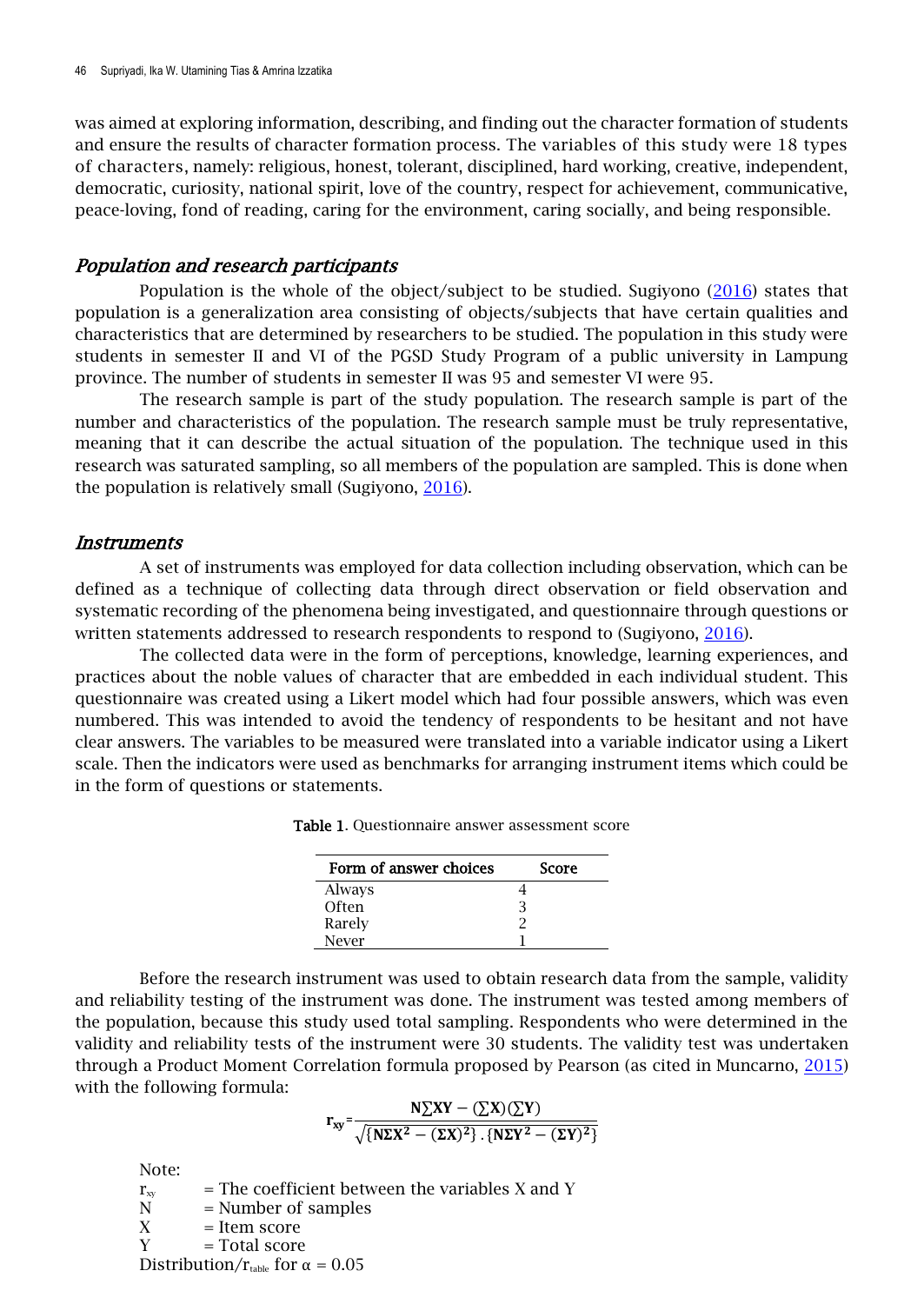Decision rule: If  $r_{\text{count}} > r_{\text{table}}$  means valid, otherwise, if  $r_{\text{count}} < r_{\text{table}}$  means invalid or dropped out.

Valid instruments are not necessarily reliable. A reliable instrument is an instrument that, when used several times to measure the same object, will produce the same data. The calculation to find the instrument reliability was based on the opinion of Kasmadi and Nia  $(2014)$  who state that to calculate reliability, the alpha Cronbach correlation formula can be used, namely:

$$
r_{11}=\Big(\frac{n}{n-1}\Big).\,\Big(1-\frac{\Sigma\sigma_i}{\sigma_{total}}\Big)
$$

Note:

 $R_{11}$  = Instrument reliability  $\Sigma \sigma_i$  = The variance of the score for each item  $\Sigma_{\text{total}}$  = Total variant n = Many questions

To find the variance of the score for each item  $(\sigma_i)$ , the formula is used:

$$
\sigma_i = \frac{\sum X_i^2 ~-~\frac{(\sum X_i)^2}{N}}{N}
$$

Note:

 $\sigma_i$  = The variance of the score for each item  $\Sigma X_i$  = Number of items  $X_i$  $N =$  Number of respondents

Next, to find the total variance ( $\sigma_{total}$ ) with the formula:

$$
\sigma_{\text{total}} = \frac{\sum X_{\text{total}}^2 - \frac{(\sum X_{\text{total}})^2}{N}}{N}
$$

Note:

 $\Sigma_{\text{total}}$  = Total variance  $\Sigma X_{total}$  = X total N = Number of respondents

The results of the calculation of the Cronbach alpha (r11) correlation formula were consulted with the product moment r table value with  $dk = N - 1$ , and  $\alpha$  of 5% or 0.05, then the decision rule is as follows:

If  $r11$   $>r_{table}$  means reliable, whereas if  $r11 < r_{table}$  means not reliable.

### Results and discussion

After obtaining valid and reliable data instruments, the next step was to collect data by distributing questionnaires. The questionnaire, with a total of 25 questions/statements, was distributed to 190 respondents. After distributing the questionnaires and undertaking a data analysis, it can be seen that the total score is 14622 with the highest total score reaching 19000. Next was to do a percentage of the total score with a result of 76.96%. Therefore, it can be stated that the percentage of the character of students under investigation was 76.96%, which was at a very good level.